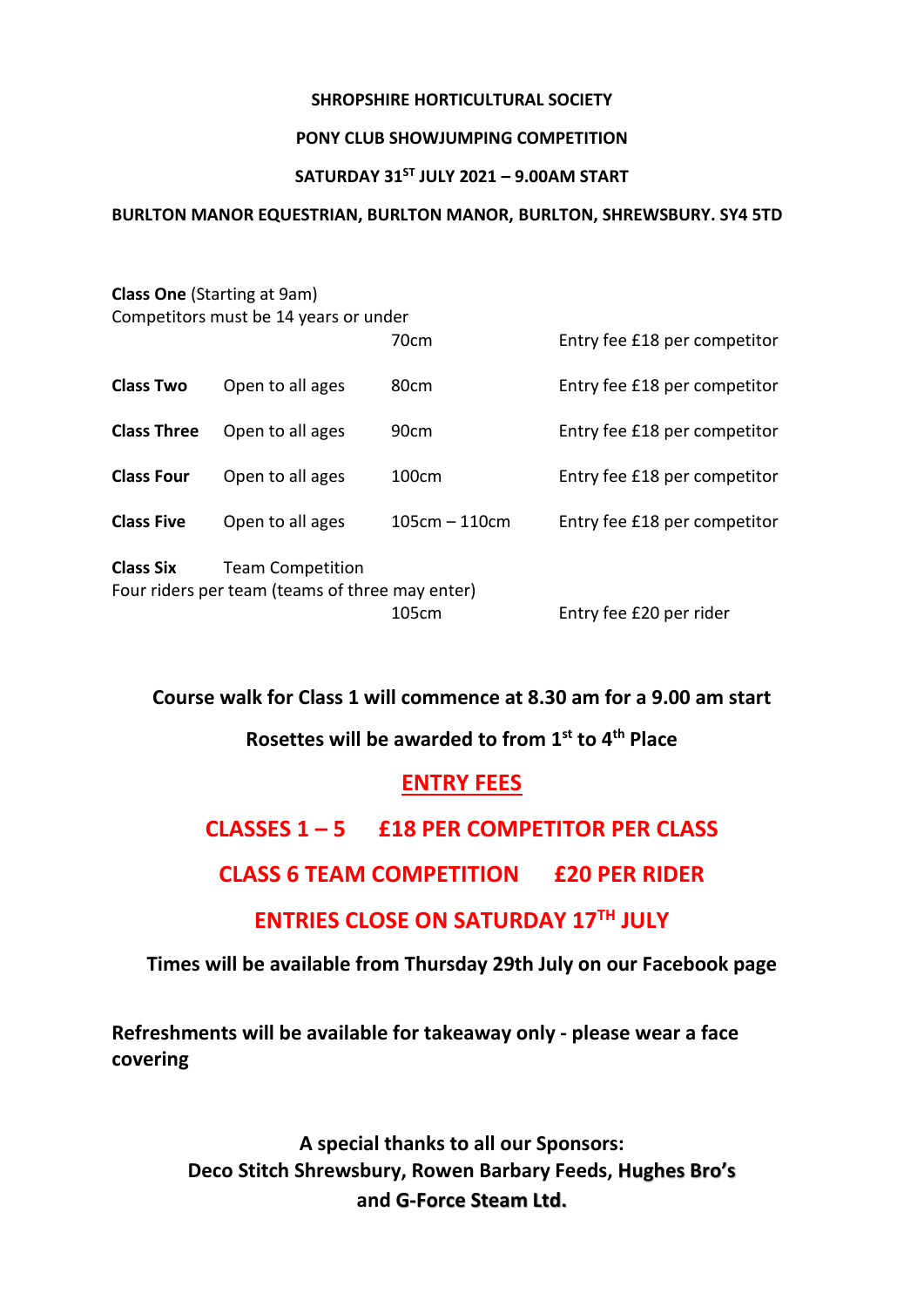# **RULES**

Horses & Ponies may only compete once in a class and in a maximum of 3 classes. No rider may compete more than once in any team.

In a "single phase" class faults are accumulated in both sections, with all riders going through to the timed part of the course against the clock.

| <b>Entry Fees:</b> |                                                                          |
|--------------------|--------------------------------------------------------------------------|
|                    | Classes $1-5$ $E18$ per competitor per class.                            |
| Class <sub>6</sub> | £20 per rider                                                            |
|                    | No entry will be accepted without full payment.                          |
|                    | All payments must be made by BACS to the Shropshire Horticultural        |
|                    | Society, using your branch name for reference:                           |
|                    | Account Number 55565816                                                  |
| Sort Code          | 55 50 05                                                                 |
|                    | Entry forms must be emailed to <b>office@shrewsburyflowershow.org.uk</b> |

This competition is run under British Showjumping rules. Hard hats in accordance with the Rules must be worn at all times when mounted. Jackets, ties or stocks must be worn, and hair must either be above the collar or securely tied back and contained in a hairnet. You are also reminded that no jewellery is allowed.

Due to Covid there will be no tack checks, so please ensure your child's tack is safe.

The judge's decision will be final.

Ponies and Horses must be within their 6 months of vaccinations and ensure passports are available for inspection upon arrival.

A photographer will be in attendance and will be taking pictures throughout the day, if you have any objections, please raise the matter with the photographer directly.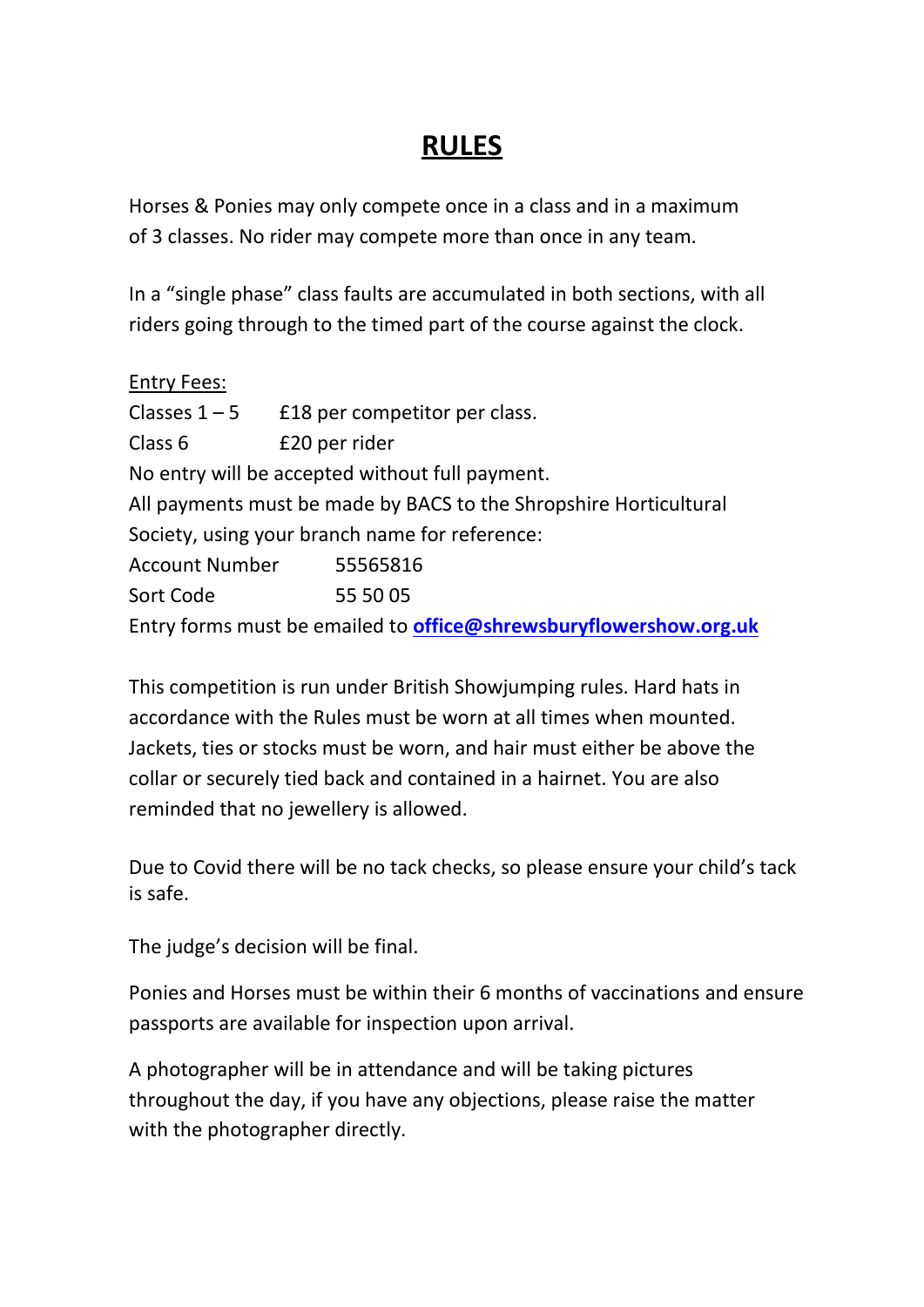**Health and Safety** - The organisers have taken every responsible precaution to ensure the Health and Safety of everyone present at this event. For these measures to be effective, members of the public and competitors alike must take all reasonable precautions to avoid and prevent accidents occurring and must comply with the organisers and all Officials and Stewards. No liability will be accepted by the organisers or anyone acting on their behalf for loss, damage, accident or illness to horse, rider, spectator or any other person or property whatsoever.

# **This event will be run in accordance with Covid-19 guidelines**.

Further information will be sent out with timings.

Please be Coved safe and…...



PLEASE ENJOY THE COMPETITION AND THANK YOU FOR TAKING PART.

GOOD LUCK!

Shropshire Horticultural Society Registered Charity Number 501564 Quarry Lodge, Shrewsbury SY1 1RN Telephone: (01743) 234050 www.shrewsburyflowershow.org.uk